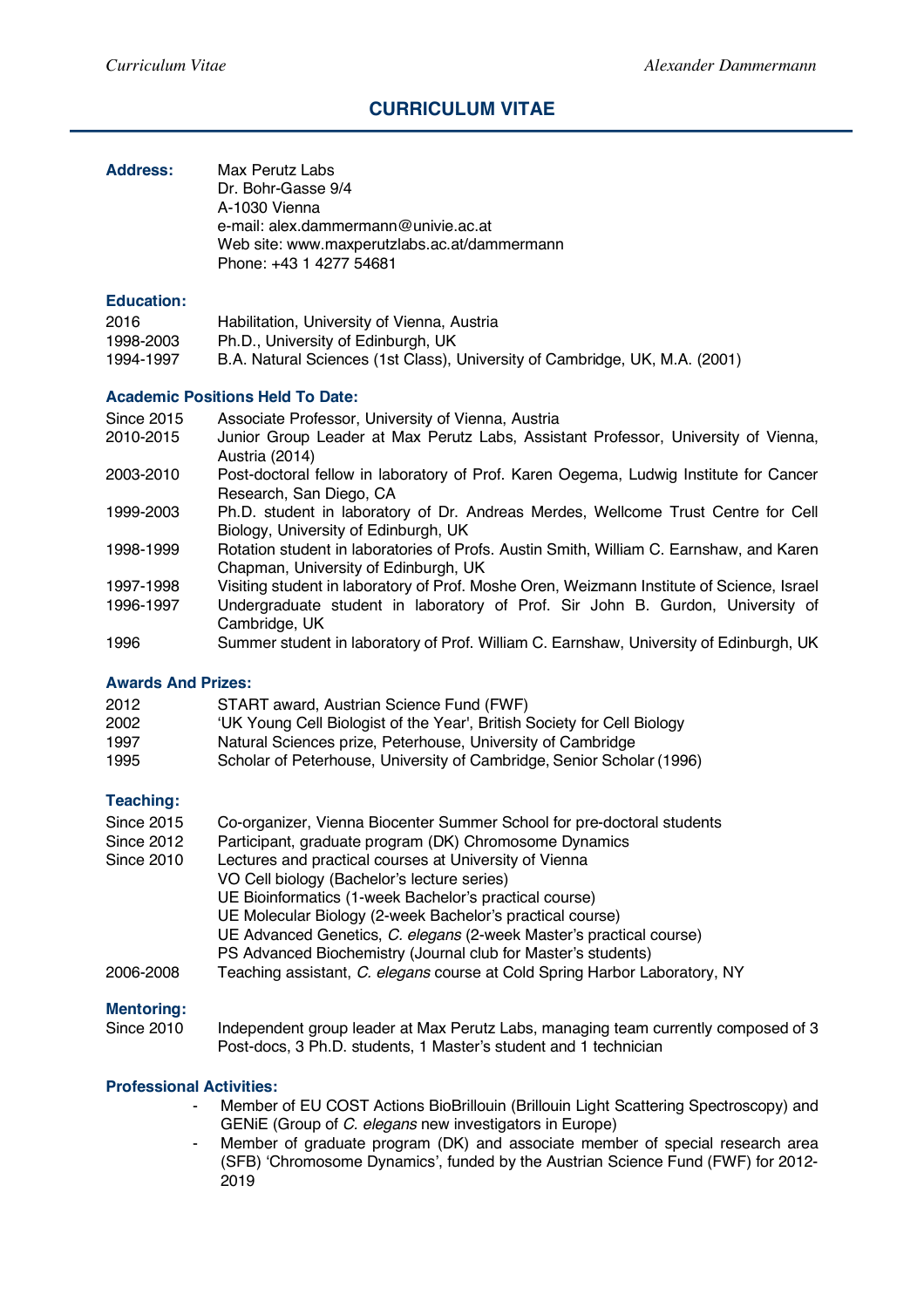- Member of American Society for Cell Biology (ASCB) and British Society for Cell Biology (BSCB) since 2002
- Reviewer for journals including Current Biology, Developmental Cell, eLIFE, EMBO Journal, EMBO Reports, Journal of Cell Biology, Molecular Biology of the Cell, Nature Cell Biology, Nature Communications, PLOS Biology, PLOS Genetics and Scientific Reports, as well as funding agencies including ANR, BBSRC, ERC, HFSP, NWO and Wellcome Trust

## **Funding:**

- 2021-2024 Project grant 'Molecular Analysis of Interphase Centrosomal Structures', Austrian Science Fund (FWF), #P30760-B20, 425k Euro
- 2020-2022 Bridge 1 grant 'Developing CryoEM/CLEM methods for analysis of cellular architecture', Austrian Research Promotion Agency (FFG), #P880579, 225k Euro
- 2018-2021 Project grant 'Identification and characterization of novel ciliogenesis factors', Austrian Science Fund (FWF), #P30760-B20, 393k Euro
- 2012-2018 START award "Molecular Analysis of Centriole Assembly and Function", Austrian Science Fund (FWF) #Y597-B20, 1.2m Euro
- 2012-2019 Doctoral program (DK) "Chromosome Dynamics", Austrian Science Fund (FWF) #W1238-B20, 300k Euro (co-investigator)
- 2012-2015 Project grant "Centriole assembly and function in ciliogenesis", Austrian Science Fund (FWF) #P24296-B20, 397k Euro (terminated 2012 with START award)

## **Presentations At International Conferences (Last 5 Years):**

- 2019 ASCB/EMBO 2019 meeting, Washington, DC
- 2019 Czech cilia meeting, Prague, Czech Republic (Invited speaker)
- 2019 *C. elegans* cytoskeleton workshop, Tel Aviv, Israel (Invited speaker)
- 2018 ASCB/EMBO 2018 meeting, San Diego, CA
- 2018 EMBO Conference "Cilia 2018", Copenhagen, Denmark (Invited speaker)
- 2017 EMBO Conference "Centrosomes and Spindle Pole Bodies", Heidelberg, Germany
- 2017 GENiE PI meeting, Prague, Czech Republic
- 2017 FASEB Summer Research Conference "The Biology of Cilia and Flagella", Scottsdale, AZ
- 2016 GDR CIL Symposium on Model Organisms for Cilia Investigations, Institut Imagine, Paris, France (Invited speaker)
- 2015 FASEB Summer Research Conference "Biology of Cilia and Flagella", Snowmass, CO
- 2014 EMBO Conference "Centrosomes and Spindle Pole Bodies", Lisbon, Portugal (Invited speaker)
- 2014 Bayer Life Science Workshop "Centrosome Function: Opportunities for Cancer Treatment", Berlin, Germany (Invited speaker)

#### **Invited Seminars:**

- 2019 Wellcome Centre for Cell Biology, Edinburgh, UK
- 2018 CRBM, Montpellier, France
- 2018 Institut Curie, Paris, France
- 2018 Department of Biochemistry, University of Oxford, UK
- 2016 i3S, University of Porto, Portugal
- 2015 Institut Jacques Monod, Paris, France

#### **Profiles And Commentaries Related To Lab And Lab Publications:**

- 2020 Gen-Mutationen wurden den letzten Mammuts zum Verhängnis. Der Standard, 21 February and articles on CNN, Endgadget, Forbes, FOX News, ORF, Popular Mechanics, Die Presse, Spektrum der Wissenschaft, etc (National and international news coverage of Fry 2020)
- 2019 Zellteilung ohne Ankerpunkte gerät zur zellulären Katastrophe. Der Standard, 13 July (Article in national press on Cabral 2019)
- 2017 Nechipurenko, Inna and Sengupta, Piali. The rise and fall of basal bodies in the nematode *C. elegans*. Cilia 6, 9. (Review article on Serwas 2017).
- 2015 Leslie, Mitch. Cilia drop anchor. J Cell Biol 210, 3. (In focus feature on Schouteden 2015)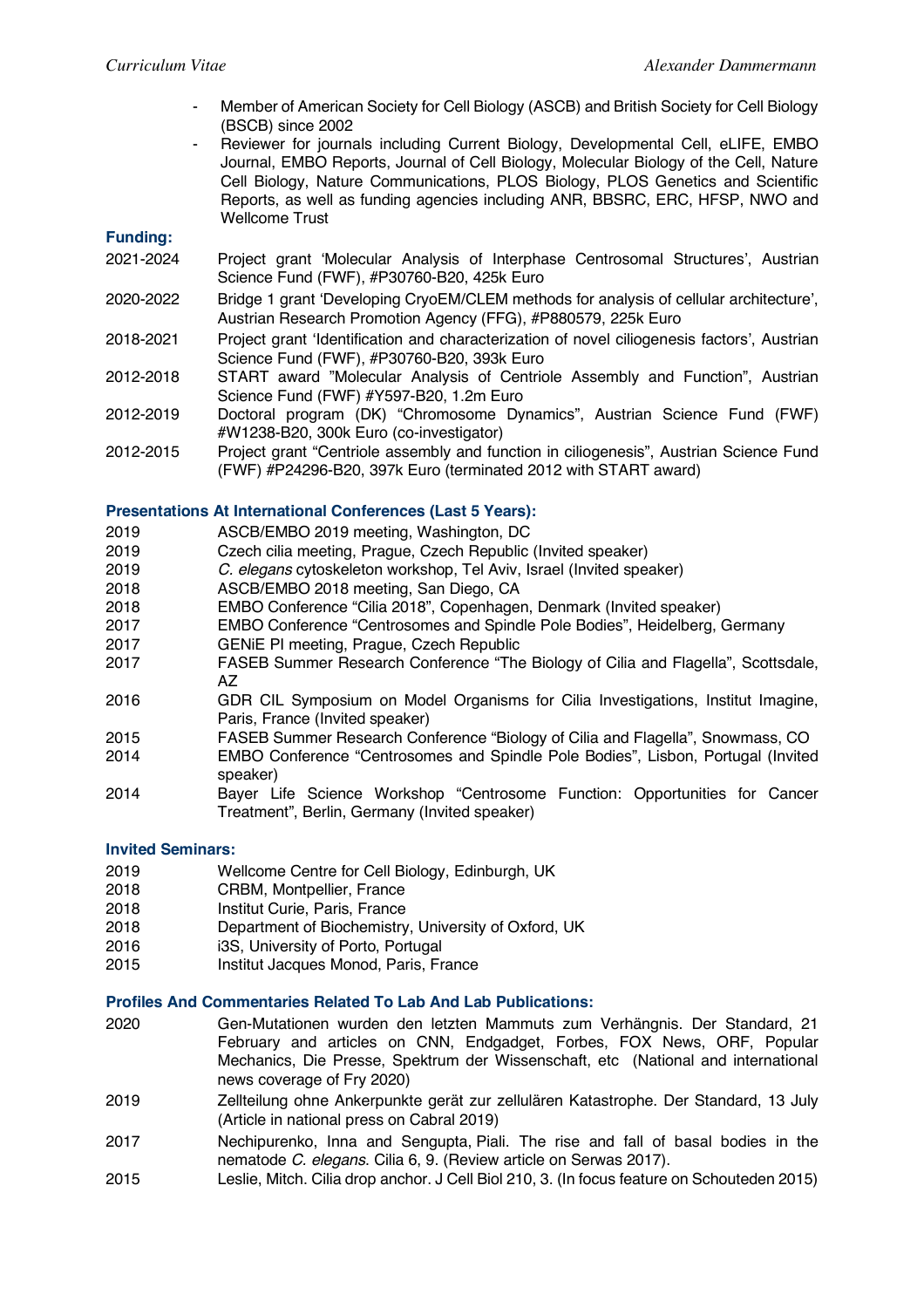- 2015 Prosser, Suzanna and Pelletier, Laurence. Centrosome Biology: The Ins and Outs of Centrosome Assembly. Curr Biol 25, R656–9. (News & views article on Laos 2015)
- 2014 Sorz, Uschi. Jungforscherinnen. Falter Heureka 2. April (Profile of Gabriela Cabral in national press)
- 2013 Sluder, Greenfield. Centriole engagement: it's not just cohesin any more. Curr Biol 23, R659-660. (News & views article on Cabral 2013)
- 2013 Klebersubstanzen halten Zentriolen in Schach. Der Standard, 22 July (Article in national press on Cabral 2013)
- 2012 Kuffner, Astrid. Den Dirigenten des Zellskeletts verstehen. Der Standard 22 August (Profile in national press)
- 2012 Schmidt, Veronika. Das Zentriol: Winzige Struktur, große Wirkung. Die Presse am Sonntag 17 June (Article in national press on START award)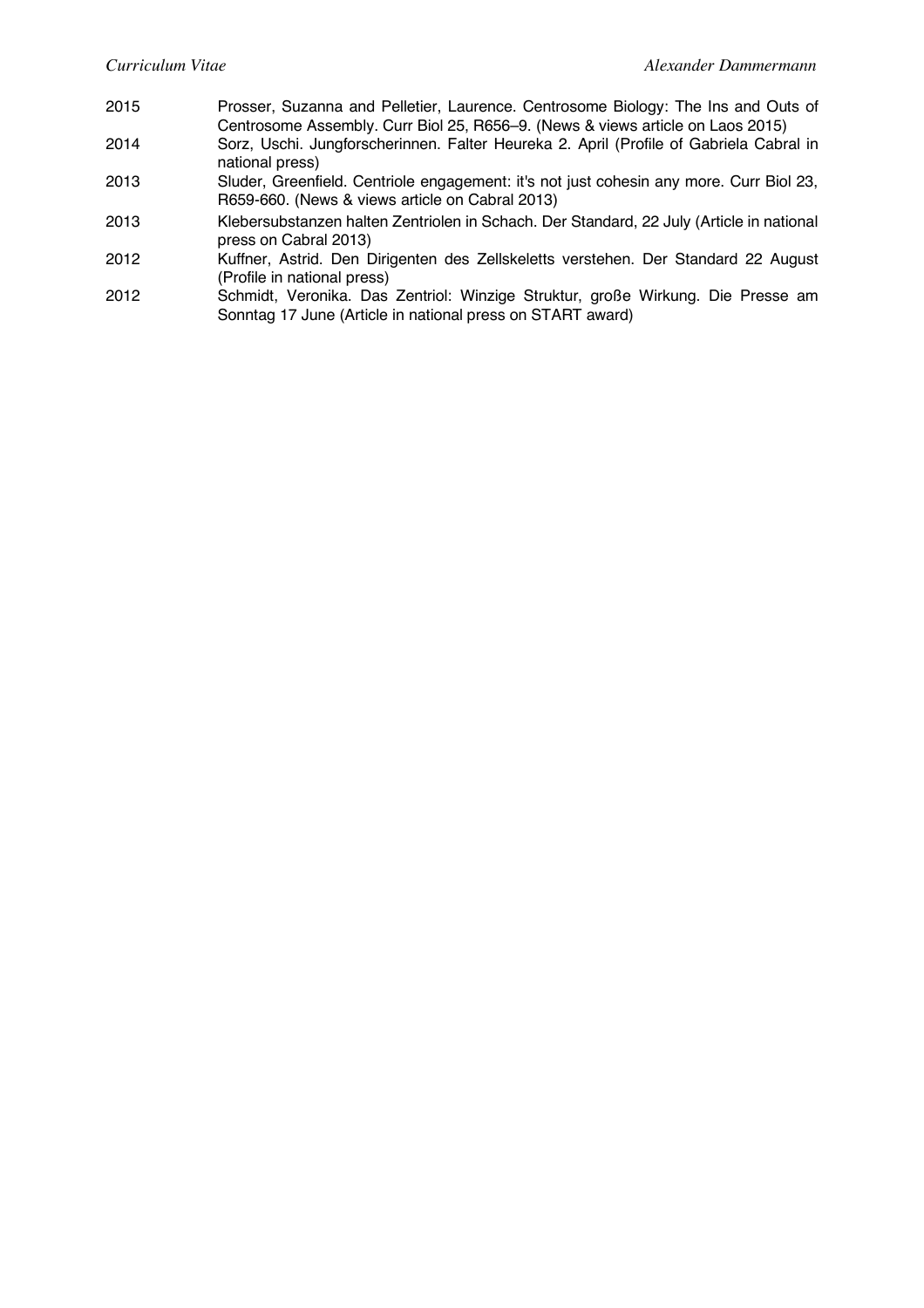## **Research Articles (Peer-Reviewed):**

\*1. Garbrecht, J.\*, T. Laos\*, E. Holzer, M. Dillinger, and A. Dammermann. 2021. An Acentriolar Centrosome At The *C. elegans* Ciliary Base. **Curr Biol.** Apr 1:S0960-9822(21)00362-6. Online ahead of print. (\*authors contributed equally)

\*2. Dobbelaere, J., M. Schmidt Cernohorska, M. Huranova, D. Slade, and A. Dammermann. 2020. Cep97 Is Required For Centriole Structural Integrity And Cilia Formation In *Drosophila*. **Curr Biol.** 30:3045-56.

3. Fry, E., S.K. Kim, S. Chigurapti, A. Ratan, A. Dammermann, B.J. Mitchell, W. Miller, and V.J. Lynch. 2020. Accumulation And Functional Architecture Of Deleterious Genetic Variants During The Extinction Of Wrangel Island Mammoths. **Genome Biol Evol.** 12:48-58.

\*4. Cabral, G.\*, T. Laos\*, J. Dumont, and A. Dammermann. 2019. Centriole-Dependent And Independent Steps In Mitotic Centrosome Assembly. **Dev Cell.** 50:355-66. (\*authors contributed equally)

5. Link, J., D. Paouneskou, M. Velkova, A. Daryabeigi, T. Laos, S. Labella, C. Barroso, S.P. Pinol, A. Montoya, H. Kramer, S.M. Markert, C. Stigloher, E. Martinez-Perez, A. Dammermann, M. Alsheimer, M. Zetka, and V. Jantsch. 2018. Lamin Phosphorylation Dynamics Accommodate Landmark Meiotic Prophase Events. **Dev Cell.** 45:212-25.

\*6. Hellerschmied, D.\*, M. Roessler\*, A. Lehner\*, L. Gazda, K. Stejskal, R. Imre, K. Mechtler, A. Dammermann, and T. Clausen. 2018. UFD-2 Is An Adaptor-Assisted E3 Ligase Targeting Unfolded Proteins. **Nat Commun.** 9:484. (\*authors contributed equally)

\*7. Serwas, D., T.Y. Su, M. Roessler, S. Wang, and A. Dammermann. 2017. Centrioles Initiate Cilia Assembly But Are Dispensable For Maturation And Maintenance In *C. elegans*. **J Cell Biol.** 216:1659- 1671.

8. Molodtsov, M.I., C. Mieck, J. Dobbelaere, A. Dammermann, S. Westermann, and A. Vaziri. 2016. A Force-Induced Directional Switch Of A Molecular Motor Enables Parallel Microtubule Bundle Formation. **Cell.** 167:539-552.

\*9. Wei, Q., Y. Zhang, C. Schouteden, Y. Zhang, Q. Zhang, J. Dong, V. Wonesch, K. Ling, A. Dammermann, and J. Hu. 2016. The Hydrolethalus Syndrome Protein HYLS-1 Regulates Formation Of The Ciliary Gate. **Nat Commun.** 7:12437.

10. Kodani, A., T.W. Yu, J.R. Johnson, D. Jayaraman, T.L. Johnson, L. Al-Gazali, L. Sztriha, J.N. Partlow, H. Kim, A.L. Krup, A. Dammermann, N. Krogan, C.A. Walsh, and J.F. Reiter. 2015. Centriolar satellites assemble centrosomal microcephaly proteins to recruit CDK2 and promote centriole duplication. **eLife.** 4:e07519.

\*11. Laos, T., G. Cabral, and A. Dammermann. 2015. Isotropic Incorporation Of SPD-5 Underlies Centrosome Assembly In *C. elegans*. **Curr Biol**. 25:R648-649.

\*12. Schouteden, C.\*, D. Serwas\*, M. Palfy, and A. Dammermann. 2015. The Ciliary Transition Zone Functions In Cell Adhesion But Is Dispensable for Axoneme Assembly in *C. elegans*. **J Cell Biol.** 210:35- 44. (\*authors contributed equally)

\*13. Cabral G., S. Sanegre Sans, C.R. Cowan, and A. Dammermann. 2013. Multiple mechanisms contribute to centriole separation in C. elegans. **Curr Biol.** 23:1380-7.

14. Qiao R., G. Cabral, M.M. Lettman, A. Dammermann, and G. Dong. 2012. SAS-6 coiled-coil structure and interaction with SAS-5 suggest a regulatory mechanism in C. elegans centriole assembly. **EMBO J.** 31:4334-47.

\*15. Dammermann, A.\*, H. Pemble\*, B.J. Mitchell, I. McLeod, J.R. Yates III, C. Kintner, A. Desai, and K. Oegema. 2009. The Hydrolethalus syndrome protein HYLS-1 links core centriole structure to cilia formation. **Genes Dev.** 23:2046-2059. (\*authors contributed equally)

16. Essex, A., A. Dammermann, L. Lewellyn, K. Oegema, and A. Desai. 2009. Systematic analysis in Caenorhabditis elegans reveals that the spindle checkpoint is composed of two largely independent branches. **Mol Biol Cell**. 20:1252-1267.